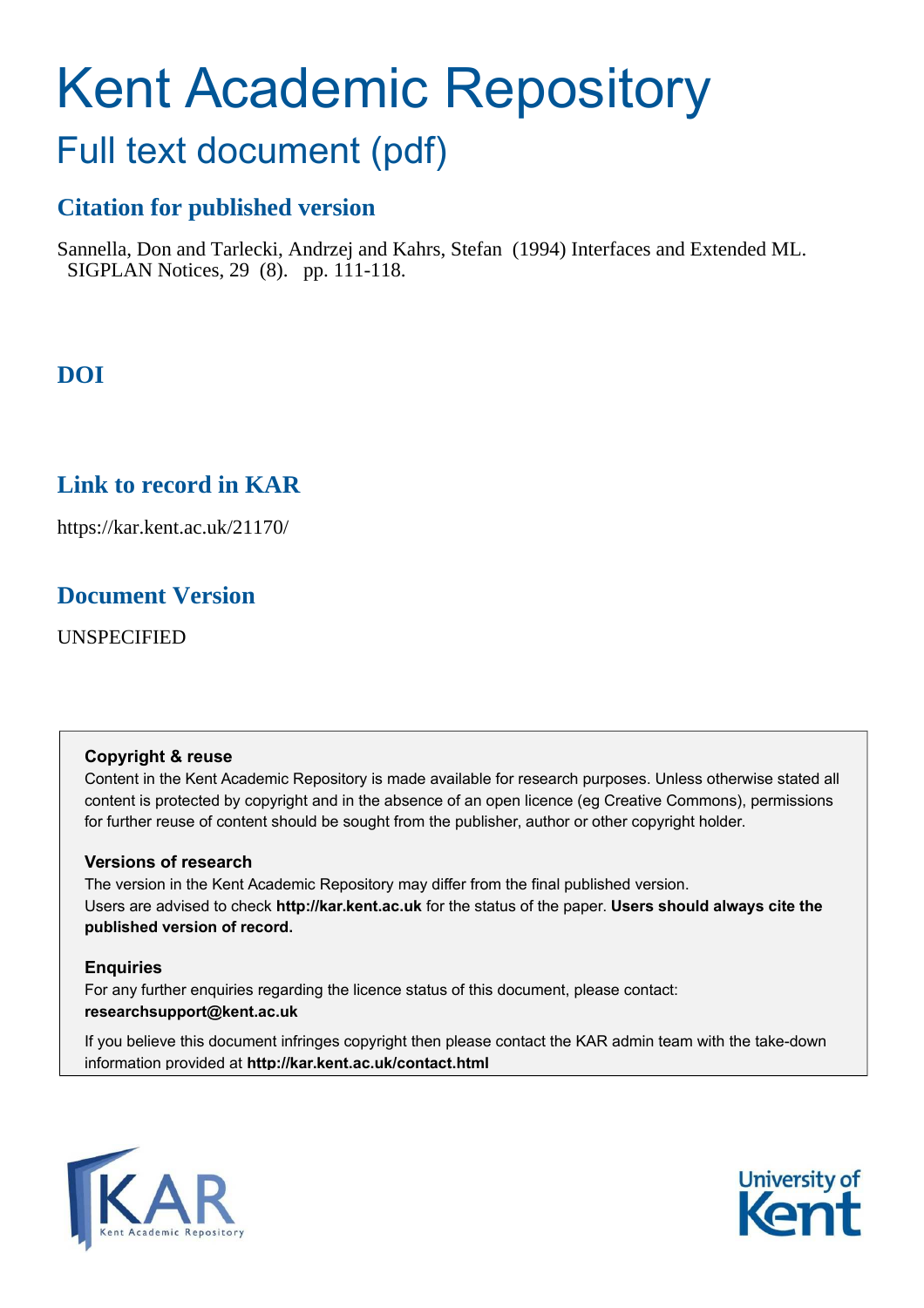## Interfaces and Extended ML

Stefan Kahrs Donald Sannella<sup>†</sup> Andrzej Tarlecki<sup>‡</sup>

#### Abstract

This is a position paper with interfaces The position espoused is inspired by our work on the Extended ML EML formal software development framework and by ideas in the algebraic foundations of specication and formal development The present state of interfaces in EML is outlined and set in the context of plans for with  $\alpha$  and  $\alpha$  and  $\alpha$  and  $\alpha$  and  $\alpha$  and  $\alpha$  and  $\alpha$  and  $\alpha$ axioms in interfaces taken from an arbitrary logical system formulated as an insti tution. Some more speculative plans are sketched concerning the simultaneous use of multiple in the state in special interest in state in the control of the special computer in the special special of the special special special special special special special special special special special special spe

#### 1 Interfaces in general

Modularisation mechanisms in programming languages such as C-- Str and Stand ard ML  $(SML)$  [MacQ86] provide useful tools for coping with the complexity inherent in large software systems A central ingredient of such schemes is the use of interfaces to me a module interface is a module interface is a module interface is a description of the facilities that the fac module makes available for use by the rest of the system The amount of detail recorded in this description is generally less than that of the implementation provided by the module external distribution in the abstracts arbitrary from the arbitrary choices made in the arbitrary choices made implementation This loss of information serves at least two purposes corresponding to two vantage points: that of the other modules of the system; and that of the module itself. From the former point of view the interface highlights the essential features of the module rather thanks with the problem within a more are morally arranged to unit the contract points. of view omitting information that should be of concern only to the implementor of the module enables implementation details to be changed later without affecting the rest of

smk@dcs.ed.ac.uk; Laboratory for Foundations of Computer Science, Edinburgh University. This research was supported by SERC grant GR/J07303.

dts@dcs.ed.ac.uk Laboratory for Foundations of Computer Science, Edinburgh University. This research was supported by SERC grants GRJ and GRJ - a SERC Advanced Fellowship- and the COMPASS Basic Research working group

<sup>\*</sup>tarlecki@mimuw.edu.pl; Institute of Informatics, Warsaw University, and Institute of Computer Science- Polish Academy of Sciences This research was supported by SERC grant GRH - an EC funded COST fellowship- and KBN grant P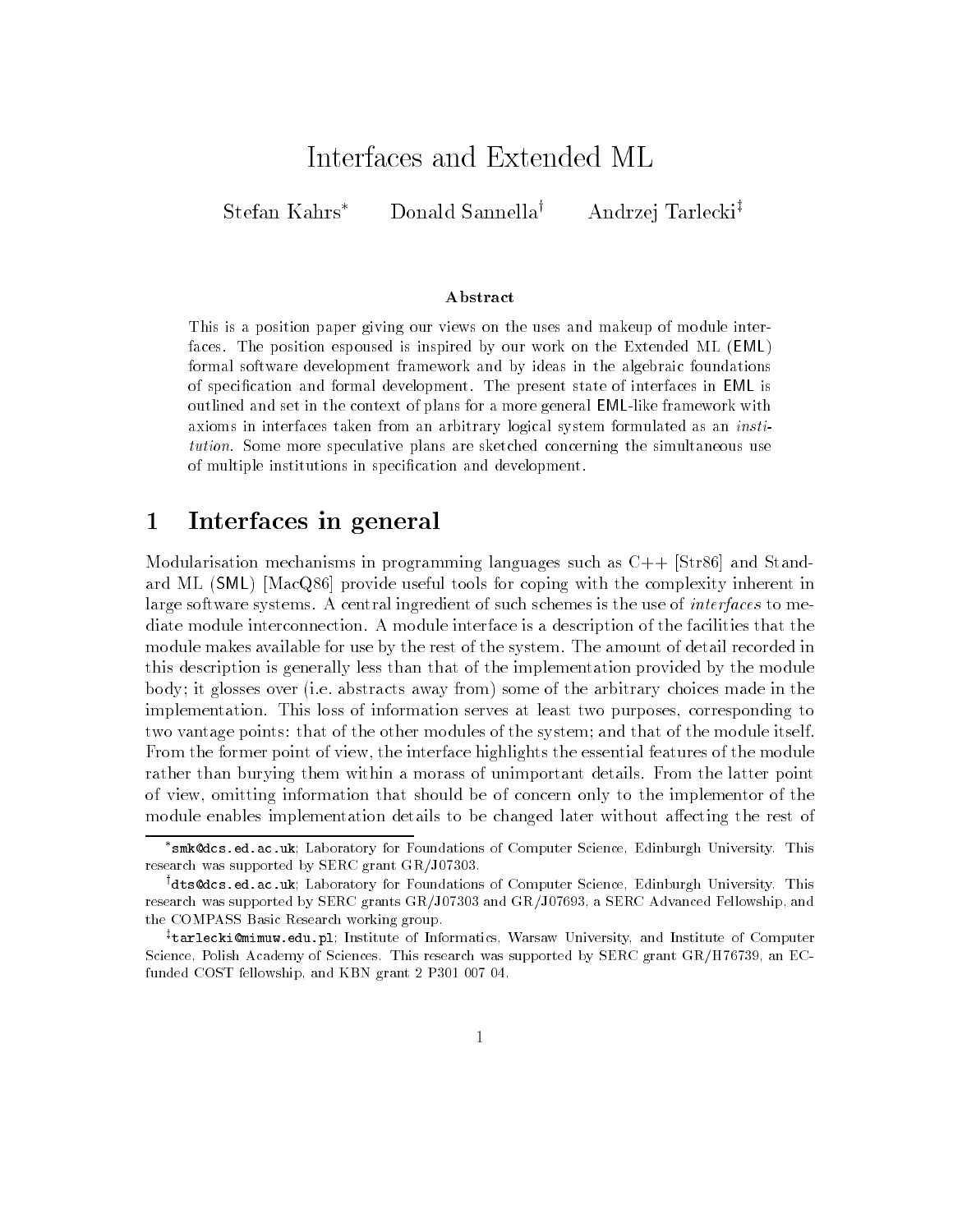the system These are two sides of one coin the interface denes what the module can be depended on to provide without constraining the means used to provide it

In a programming language, interfaces record the names and (usually) types of module components This is exactly the information about a module required for the separate compilation of subsequent modules that depend on its static information on its static information on its static information of the static information of the static information of the static information of the static inform is not sufficient when the objective is proving correctness of a modular system with respect to some specification of its required behaviour; in this case, it is necessary to add "logical" information about the properties of module components This in turn is exactly the information about a module required for the (separate) verification of subsequent modules that depend on it

Interfaces containing such logical information play a central role in frameworks for specification and formal development of modular systems such as Extended ML (EML) ST Formal development of a module involves proceeding from such an interface to a module body that is a province, correct implementation in the interface reception of the interface mediate proofs of correctness a module is proved to correctly implement its interface on the basis of those properties of modules on which it depends that are recorded in their interfaces are a result; it is possible to prove that a module is correct even before the modules on which it depends have been fully implemented This enables work on the development of modules of a large system to be carried out top-down (or "insideout") rather than bottom-up, and enables work to proceed simultaneously on related modules without danger of conict In order for interfaces to be of much use in formal development and verification, they have to have a formally defined meaning; otherwise proofs of properties of modules are out of the question

This is <sup>a</sup> position paper setting out our views on the uses and makeup of module interfaces Section outlines the syntax semantics and role of interfaces in the EML formal software development framework Section describes how the present state of EML relates to our plans for a general **EML**-like framework with axioms in interfaces taken from an arbitrary logical system; the semantic basis for this is Goguen and Burstall's concept of institution Section concludes with a sketch of some more speculative ideas concerning the simultaneous use of multiple logical systems in the specification and development of "multi-paradigm" systems built from heterogeneous components, and of ordinary "uniparadigm" systems.

#### -Interfaces in Extended ML

EML is a framework for the formal development of modular SML software systems from spe cications of their required behaviour representations are the state and the provided as practical framework for formal development together with an integrated suite of computer based specification and development support tools and complete mathematical foundations to substantiate conservative corrections in considerable progress has been made this begin that goal is still a long way off; see  $[ST89]$ ,  $[ST91]$ ,  $[San91]$ ,  $[ KST93a]$  and  $[ KST93b]$  for the details that are omitted in the brief and very informal presentation below

The EML specification language is a simple extension of SML whereby *axioms* are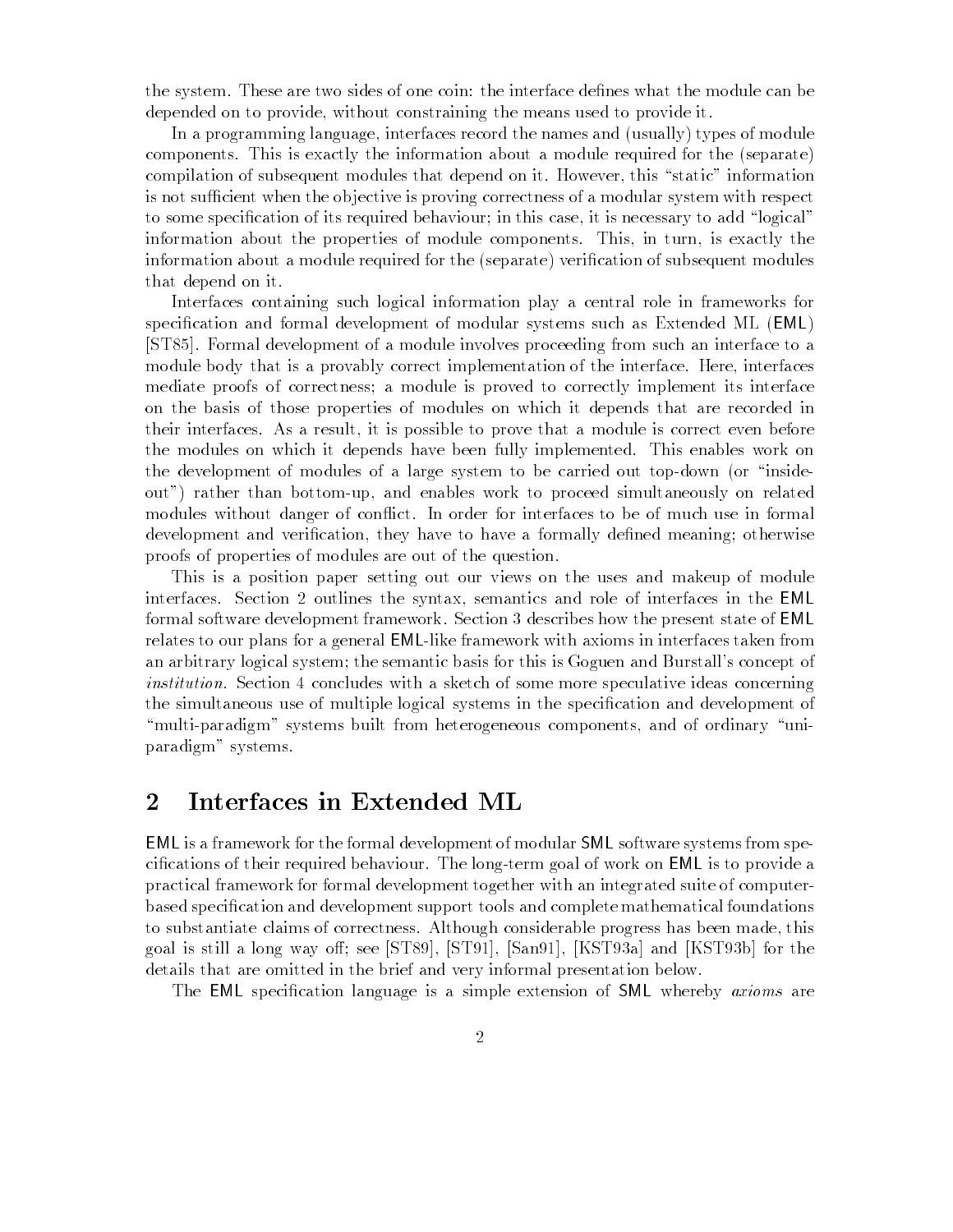permitted both in module interfaces to specify the properties of module components and in place of SML code in module bodies As in SML ordinary nonparameterised modules are called *structures*, and parameterised modules (taking structures as parameters) are called functors the most clients commonly client chample of a functor is a package for sorting lists containing values of an arbitrary type with respect to some arbitrary order relation on values of that type; here, the parameter defines the particular type and order relation of interest and application of the functor to that parameter yields the required sorting program is structure that a single interface  $\mu$  called a signature  $\mu$  specifying its components while a functor has both an input signature to specify requirements on permissible structure parameters and an output signature to specify the components of the structure which results when the functor is applied In contrast to SML interfaces in **EML** are *opaque*, meaning that only the information recorded in a module's interface  $\{v_1, \ldots, v_{n+1}, \ldots, v_{n+1}, \ldots, v_{n+1}, \ldots, v_{n+1}, \ldots, v_{n+1}, \ldots, v_{n+1}, \ldots, v_{n+1}, \ldots, v_{n+1}, \ldots, v_{n+1}, \ldots, v_{n+1}, \ldots, v_{n+1}, \ldots, v_{n+1}, \ldots, v_{n+1}, \ldots, v_{n+1}, \ldots, v_{n+1}, \ldots, v_{n+1}, \ldots, v_{n+1}, \ldots, v_{n+1}, \ldots, v_{n+1}, \ldots, v_{n+1}, \ldots, v_{n+1}, \ldots,$ as in SML information about the representation of type components of a module can be exploited by subsequent modules; this is sometimes convenient, but it has the very unfortunate consequence that changing to a different representation may cause code in other modules to stop working.

In SML, when one module (structure or functor) uses components from another module, when a functor is applied to a structure or when a module is declared as having a given signature the system and checks for the main mechanism for the mechanism mechanism mechanism ment to that of signature matching its comparing meeting to ensure the share in required is in fact supplied The same goes for EML except that signature matching has to be extended to take account of axioms in signatures as well The language of EML axioms (see below) is far too powerful to enable such checks to be carried out automatically, so signature matching gives rise to proof obligations which need to be discussion (need the proofs need to be carried out) in order to guarantee compatibility  $[San93]$ .

Axioms specify the functional behaviour of module components in the tradition of the algebraic specication paradigm Any expression of type bool may be used as an axiom which amounts to an assertion that the expression evaluates to the value  $true$ ; that is, the builtin datatype bool is identied with the type of logical values in the logic The basic logical connectives are those of SML (andalso, orelse, not) with the additional connective <del>i</del>mplies in and existential and existential quantization is provided over all types including functions types and polymorphic types to angering equality predicate - ( ) which can be used to compare values of any type, complements the "computational" equality  $=$ provided by SML which can only be used for values of a socalled equality type Logical equality is extensional equality on function types as well as with respect to exceptions and experimentation to the compact of the second compact of the control of the control of the contention of Two additional predicates are provided: one tests if evaluation of an expression terminates or not and the other tests if evaluation raises an exception The design of a language of axioms that is rich enough to cope with SML raises a number of interesting technical problems; see [KST93a] for relevant discussion.

 $EML$  covers all of SML, with the exception of references (pointers), but including polymorphic types, non-terminating computations, exceptions, user-defined types and higher-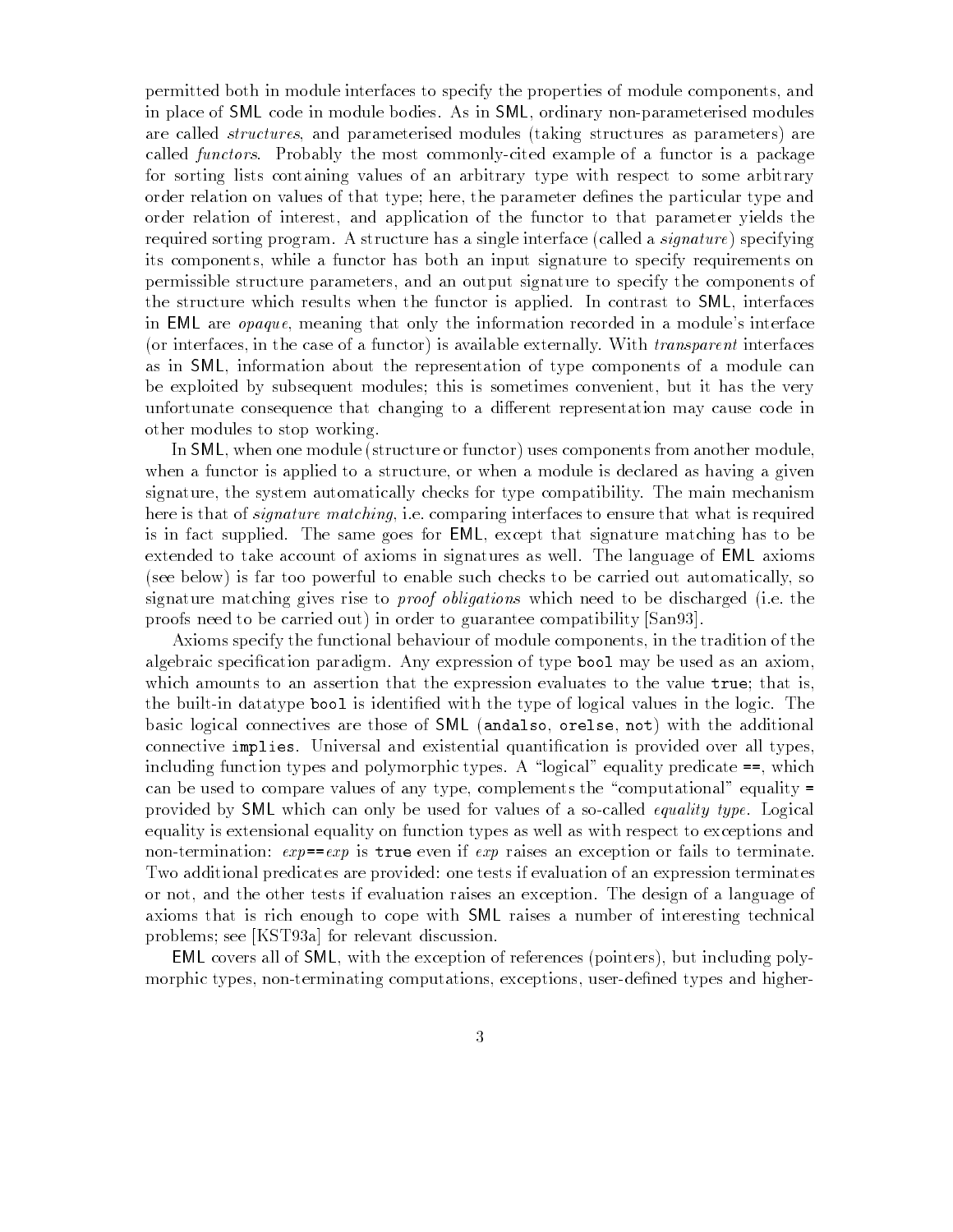order functions References are omitted for the sake of simplicity but it would not be too difficult to treat them once it is decided what the existing logical constructs should mean in the presence of side effects. For example, should  $\exp = \exp$  mean just that the values of  $\mathit{exp}$  and  $\mathit{exp}$  are identical, or does it also require the side effects of evaluating  $\mathit{exp}$  and of evaluating  $\exp$  to coincide!

Formal development of a software system from a specification of requirements (consisting of a single signature in the case of a structure or pair of signatures in the case of a functor proceeds topdown by stepwise renement and modular decomposition In the latter the problem is decomposed into a number of simpler problems by specifying a number of new modules and defining the module at hand as a composition of these. Providing a body for each of these new modules is a self-contained task; these tasks can be tackled separately in any order, precisely because the signature $(s)$  of each required module defines exactly what it needs to know about the outside world and what the outside world requires it to do

## Extended ML in an arbitrary institution

The basic ideas underlying EML do not actually depend on the particular features of the SML language or of the logical notation used to write axioms What is essential is SMLs module system (with the use of opaque interfaces as described above): the concepts of signature, structure and functor, and the manner in which they can be defined and used. This module system can be adapted for use with a wide variety of programming languages for example see SW for an SMLinspired module system for Prolog In a similar way it is possible to adapt EML for use with dierent programming languages Even in a given programming language, it is possible to use different logical systems for writing axioms describing the behaviour of module components and the state and allowed place to provide ST  we explicitly aimed for a framework with this degree of exibility More recently we have been concentrating on the specific case of SML and the language of axioms sketched in Section 2, but the foundations underlying the **EML** formal development methodology support much more than this special case.

The semantic basis for this flexibility is Goguen and Burstall's concept of an *institution* , we very which is a particular formulation of the intuitive concept of a logical system of simple terms, an institution *INS* comprises a notion of signature and, for each signature, a collection of semantic models over that signature, a collection of well-formed axioms over  $\mathcal{L}_{\mathbf{X}}$  satisfaction relation relation relation density  $\mathbf{X}$  which models satisfy which are associated to  $\mathbf{X}$ gives a basic framework in which axioms can be used to specify classes of models when the models correspond to software modules, such a specification amounts to a description of the permissible implementations of a module interface In the institution appropriate for the EML framework as described in the previous section semantic models correspond to structures in Sml and signatures correspond to signatures in SML and SML and SML and SML and SML and SML and and what it means for a model to satisfy an axiom is associated to satisfy an axiom is associated earliers and similar to the one required is dened in the primary with the microscopy institution in the  $\eta$ EML signature amounts to a signature of INS together with a set of axioms of INS that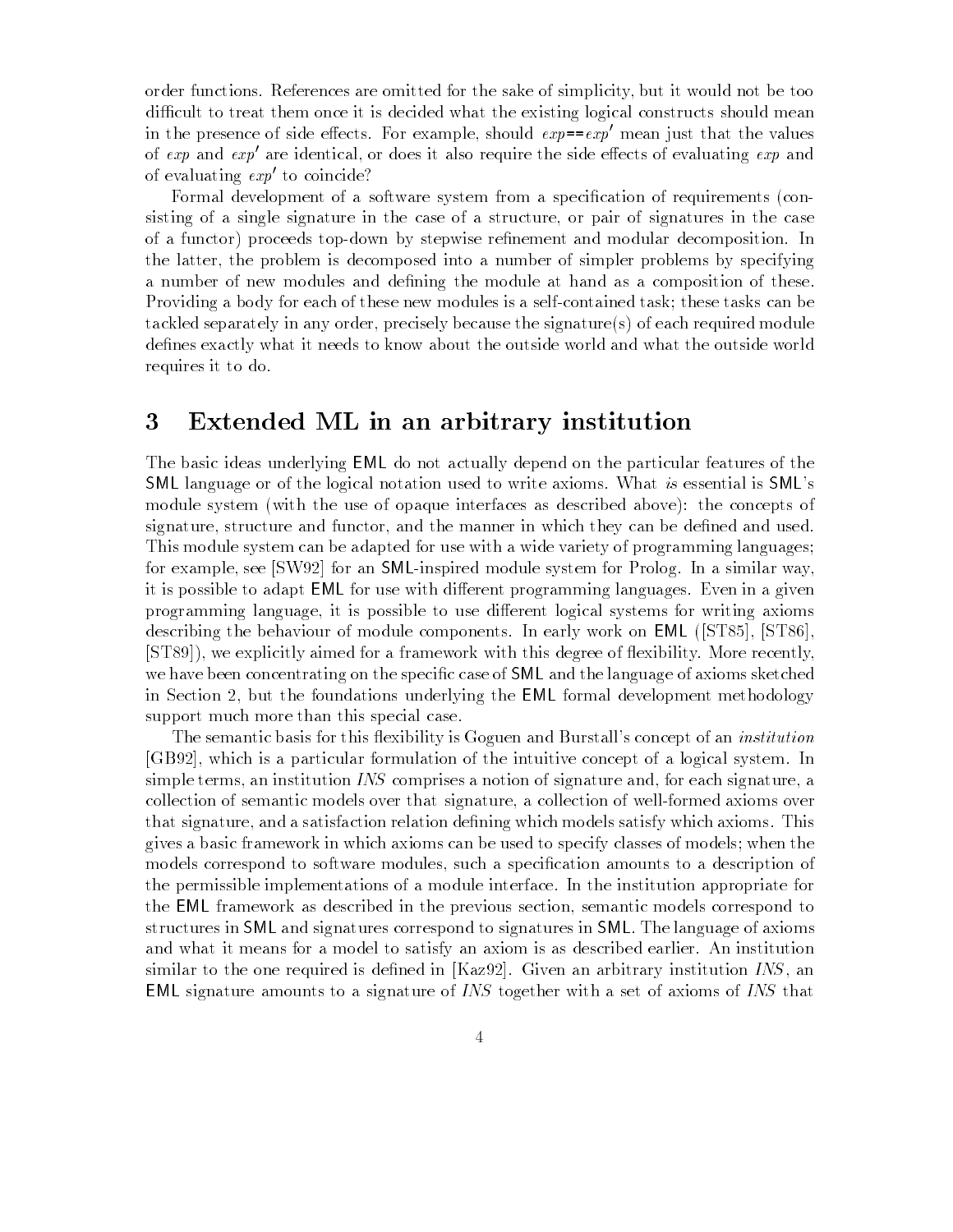are well-formed in the context of that signature, and the meaning of the axioms is given . The satisfaction relation of INS is the set of a set  $\alpha$  see ST for a semantic for  $\alpha$  see ST for context of an arbitrary institution, and see [ST89] for a justification of the soundness of the EML formal development methodology that is applicable in a similar setting

Instantiating **EML** to give a specification and formal development framework for a given programming language requires first that an SML-like module system be added to the language, and then that an institution be formally defined having signatures corresponding to signatures of modules semantic models corresponding to structures and axioms ap propriate for specifying the components of such structures with the meaning of axioms dentica by the satisfaction relations is the will be the reature of the file dent by our module system  $\alpha$ to be present for this to work; for instance, EML-style formal development still works in a module system lacking the concept of a functor

None of this makes sense in the absence of a formal semantics for the programming language at hand (for  $SML$ , see [MTH90] and [MT91]): it must be completely clear exactly which structures (containing code written in that language) correspond to which models of the institution of the international terms in institution in institution in institution in terms in the set dening the compact satisfaction of the satisfy and formal density the contention of the content of the content that the language of axioms is unconstrained; in particular, it is *not* restricted to assertions about functional behaviour are permissible to the provided that it is possible that it is possible. to give an unambiguous denitions as structure satisfactor and continuous and axiometer and axiometers this approach encompasses interface specifications containing efficiency constraints, since it is possible (in principle at least) to spell out exactly when such a constraint is satisfied. On the other hand, it probably does not encompass interface specifications containing the requirement that a module be "maintainable" or "reliable"; this is not because of any philosophical beliefs concerning the usefulness of such specifications, but because it is difficult to see how to give a reasonable definition of exactly when such a constraint is satisfied.

Although the foundations underlying EML happen to be based on institutions the same points would apply if they were based on some other formulation of the intuitive concept of logical system including both algebraicstyle competitors to institutions e g Poi [EBO93], [SS93]) and type-theoretic formulations like the Edinburgh Logical Framework HHP Our point is that the denition of the logical system used must be explicit and the correspondence between programs and this logical system must be clear; beyond this as far as far as we are concerned as  $\alpha$  such as  $\alpha$  species as  $\alpha$  species as  $\alpha$ by an arbitrary institution gives the ability to use different logical systems and different programming languages in the same framework without the need to rebuild it from

### Extended ML in multiple related institutions

The possibility of using a single specification and formal development framework with adierent institutions in the been interested above above the process of developing above  $\mathcal{A}$ a single software system it may be convenient to use different institutions at different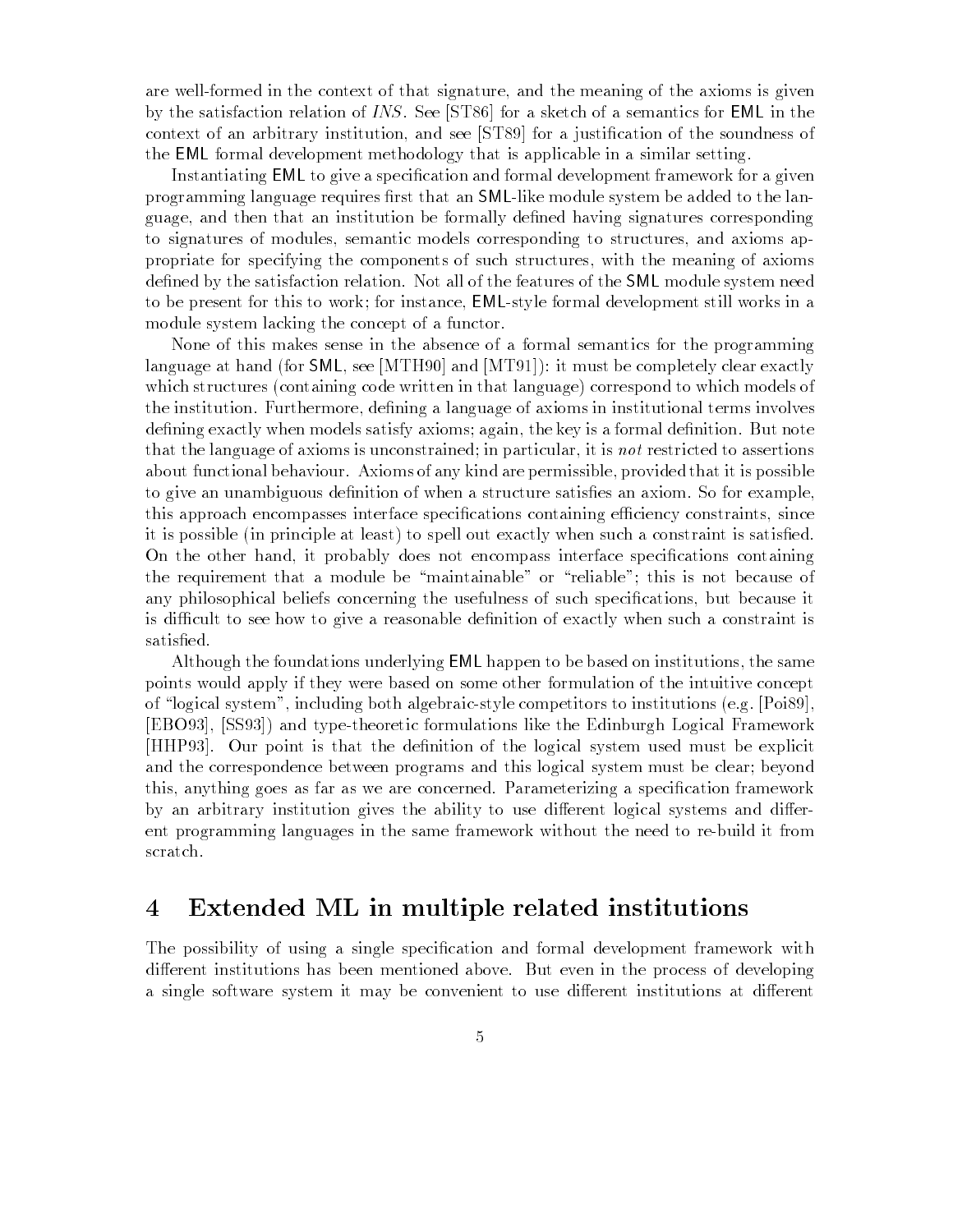stages of development After all we proceed from a highlevel useroriented specication to low-level computer-oriented code; it seems only natural that different logical tools are necessary to express properties at these very dierent levels Another reason why we might want to use multiple institutions in the construction of a single system is in the case of socalled multi-paradigm systems built from heterogeneous components For example a different institution would be suitable for specifying and reasoning about a concurrent subsystem (say, Hennessy-Milner logic [HM85]) than for developing a module implemented using a logic programming language say rstorder equational logic This includes also the development of mixed hardware/software systems, which would involve the use of an institution suitable for hardware description (say, higher-order logic [Gor86]).

When multiple institutions are applied in the construction of a single system, some way are relating the institutions to each other is required to relate the several ways of re lating institutions; the one that seems most relevant for this purpose is the concept of increduced semi-morphism  $\vert \omega = \sigma + \vert$  (see come encerements in presence in  $\vert \omega = \sigma \cup \vert$ ). The extremely an institution semi-morphism maps the models of one institution to those of another; the direction of the map is from the "richer", more detailed institution to the "poorer", less detailed and the model translation map may be the translation map map map map  $\alpha$  as a properties of as as pro jection function which strips away aspects of the model that are irrelevant in the poorer institution Since the signatures provided by the two institutions may dier the model translation map is accompanied by a translation of signatures going in the same direc relations is required; this is the reason why this is called an institution  $semi$ -morphism. (The concept of *institution morphism* in [GB92], which also includes a translation of axis to restrict the present context  $\mathcal{N}$  . The present context context context context context context context context context context context context context context context context context context context context con semi-morphisms as interfaces between logical systems, but that is a topic for a different paper

When different institutions, related by institution semi-morphisms, are used in the development of a single system the various model translation maps are used to make sense of the relationship between descriptions of the same module at different stages of development and to mediate interconnections involving modules of dierent kinds An interesting aspect of the latter is that a model translation map can serve to hide irrelevant details of a module implementation which are an artefact of the paradigm used the para example, the communications between components of a concurrent subsystem are hidden from view when all we are interested in is regarding it as a particular way of implementing a collection of functions

The ideas sketched in this nal section are speculative and somewhat halfbaked The foundations exist but little thought has gone into putting them into practical use In particular we have not yet considered how these ideas may be incorporated into a concrete **EML**-like framework for specification and formal development.

## References

[EBO93] He estated and the monotonical metal of and the form and the second and the second and the second and the second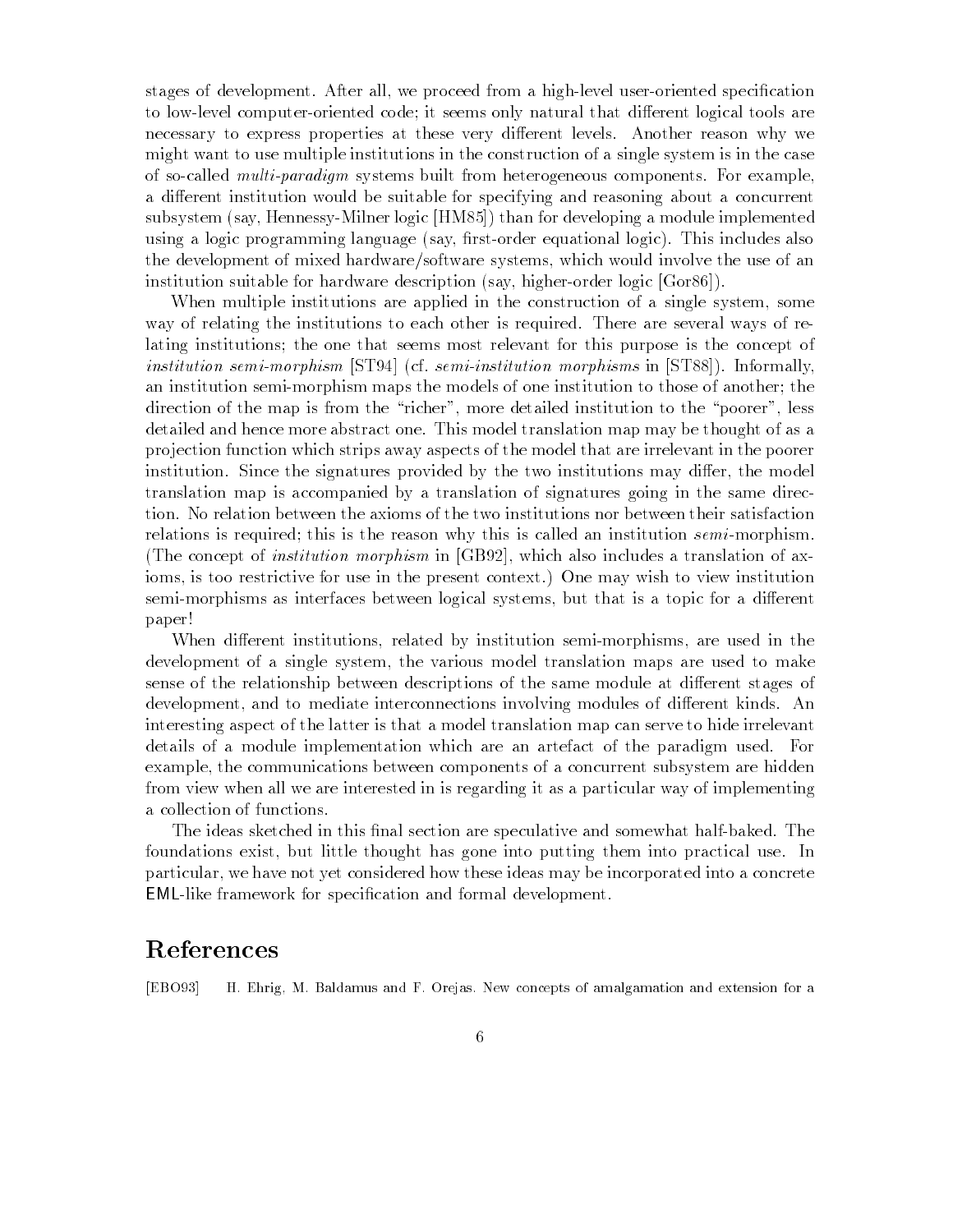general theory of specications Proc- th Workshop on Specication of Abstract Data Types- Dourdan Springer LNCS -    

- GB J Goguen and R Burstall Institutions abstract model theory for specication and program ming. Journal of the Association for Computing Machinery 39:95-146 (1992).
- order why formalism  $\alpha$  is a good formalism for specific is a good formalism for specific and verify measured Formal Aspects of VLSI Design G Milne and PA Subrahmanyam- eds North Holland  $(1986)$ .
- is and a finite and the contract for the Association of the Association and the Association of the Association ciation for Computing Machinery
- [HM85] M. Hennessy and R. Milner. Algebraic laws for nondeterminism and concurrency. Journal of the Association for Computing Machinery 32:137-161 (1985).
- $[KST93a]$ S. Kahrs, D. Sannella and A. Tarlecki. The semantics of Extended ML: a gentle introduction. Proc- Intl- Workshop on Semantics of Specication Languages- Utrecht Springer Workshops in Computing- to appear
- $KST93b$  D Sannella and A Tarlecki The denition of Extended ML Draft report- Univ of Edinburgh
- Kaz E Kazmierczak Model theory for Extended ML Draft report- Univ of Edinburgh
- MacQ D MacQueen Modules for Standard ML In Report ECS LFCS Univ of Edinburgh  $(1986).$
- [MT91] R. Milner and M. Tofte. Commentary on Standard ML. MIT Press (1991).
- MTH R Milner- M Tofte and R Harper The Denition of Standard ML MIT Press
- , point in a position of the rich institutions are rich institutions, which is a position for four foundations Workshop on Categorical Methods in Computer Science with Aspects from Topology- Berlin Springer LNCS -
- SS A Salibra and G Scollo A soft stairway to institutions Proc- th Workshop on Specication of Abstract Data Types- Dourdan Springer LNCS -
- [San91] D. Sannella. Formal program development in Extended ML for the working programmer. Proc. rd BCSFACS Workshop on Renement- Hursley Park Springer Workshops in Computing-  $99-130(1991)$ .
- San D Sannella Static and logical correctness conditions in formal development of modular pro grams Draft report- Univ of Edinburgh
- [ST85] D. Sannella and A. Tarlecki. Program specification and development in Standard ML. Proc. that the principles of the Principles of Programming Programming Coloration (Programming Coloration)
- ST D Sannella and A Tarlecki Extended ML an institution independent framework for formal program development Proc- Workshop on Category Theory and Computer Programming- Guilde Springer Springer Springer Google County
- ST D Sannella and A Tarlecki Toward formal development of programs from algebraic specic ations: implementations revisited. Acta Informatica 25:233-281 (1988).